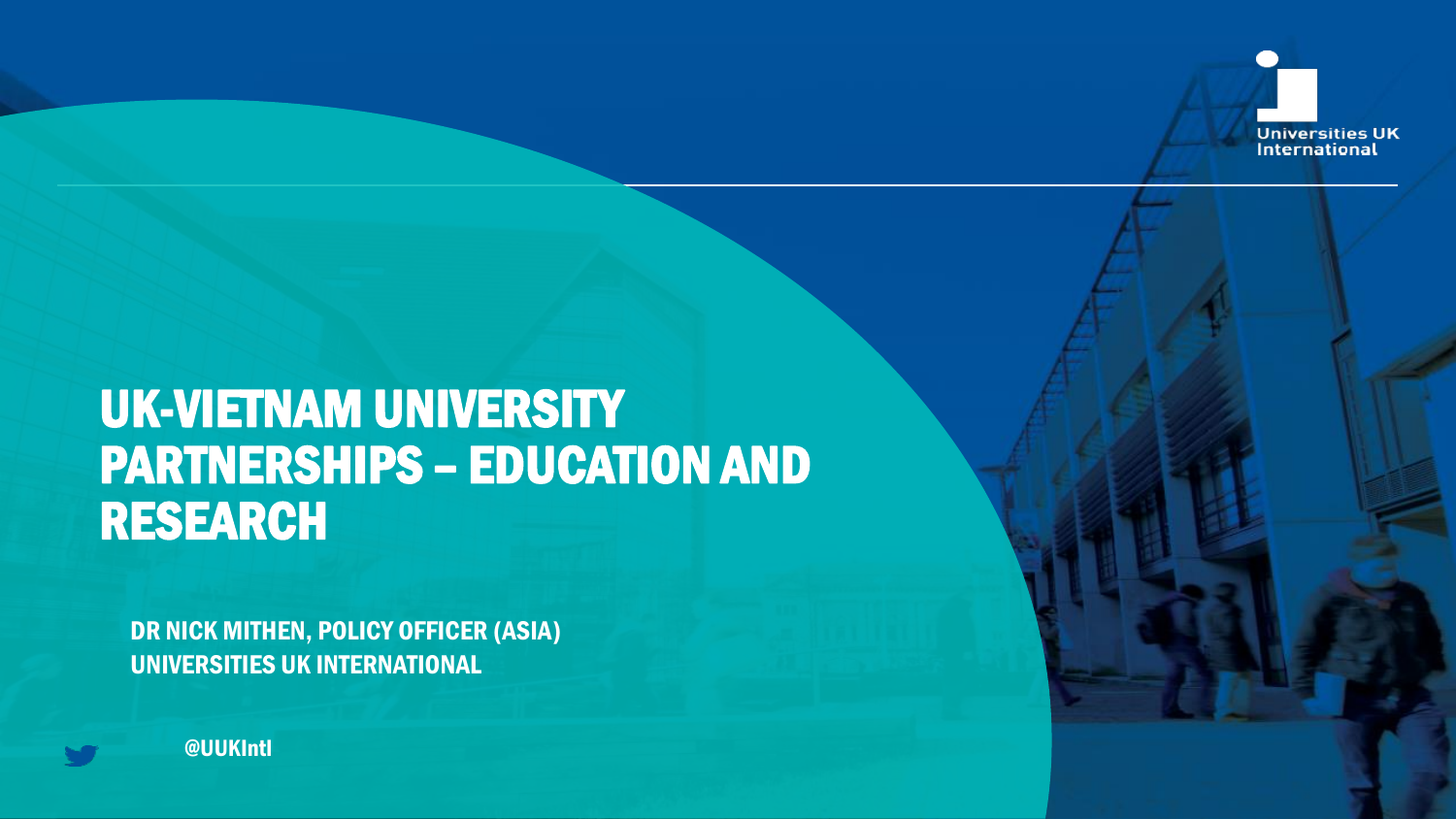

## UNIVERSITIES UK AND UNIVERSITIES UK INTERNATIONAL

**Universities UK** is a membership organisation for the UK Higher Education sector. UUK acts as the voice of universities, helping to maintain the world-leading strength of the UK university sector and supporting our members to achieve their aims and objectives.

We help to shape the higher education policy agenda, engaging directly with policy makers and other stakeholders. We maintain strong and proactive relationships with government, the private sector, the professions and sector agencies.

**UUK International** represents the UK higher education sector internationally and leads UUK's work on global engagement

### We have three strategic aims:

- ➢ To **enable** universities to develop and deliver strong international strategies
- ➢ To **influence** the UK & international policy and regulatory environment through our ability to represent UK universities
- ➢ To **create** diverse opportunities through strategic partnerships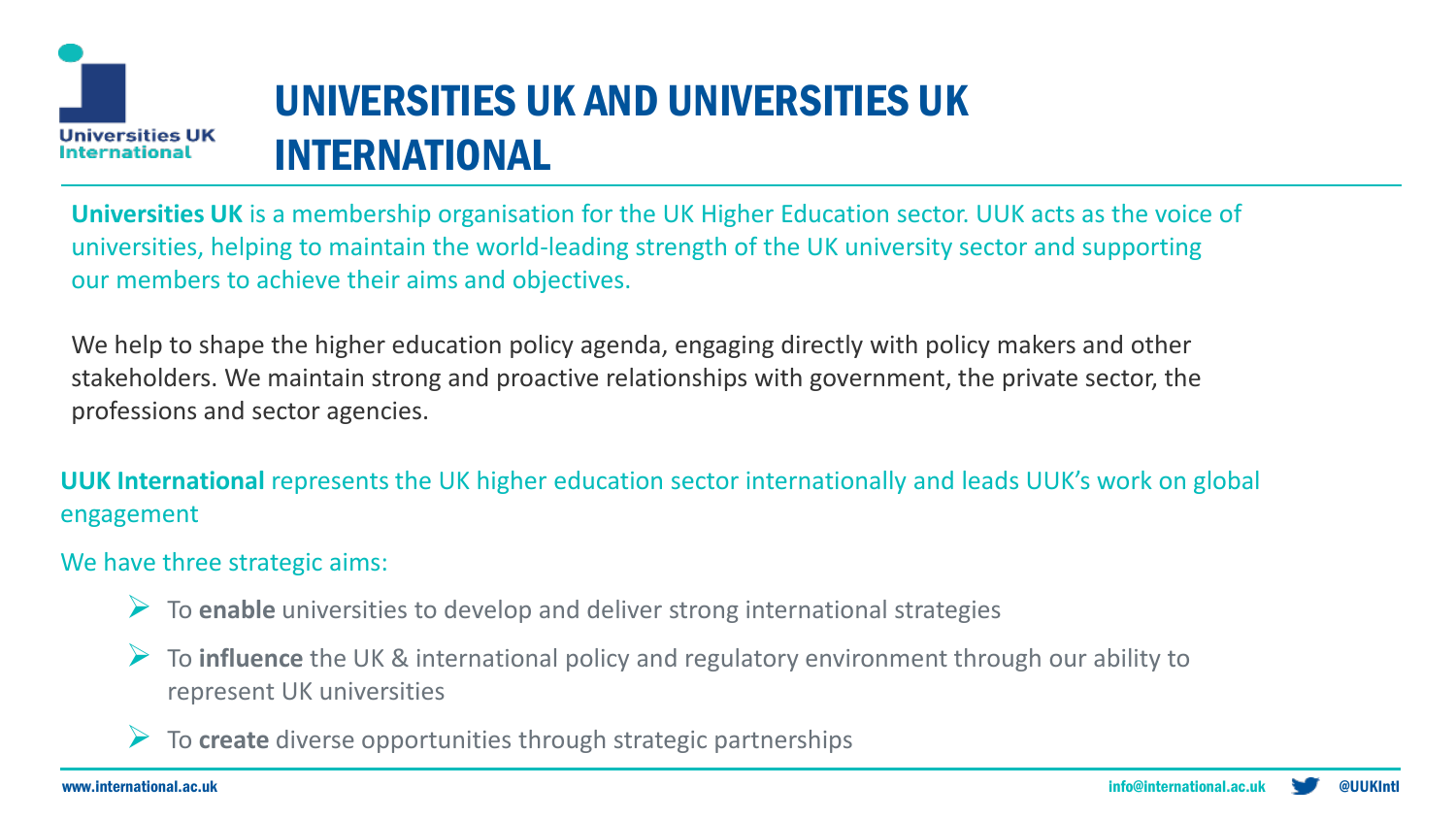

### KEY FEATURES OF UK HIGHER EDUCATION

- 1. Highly autonomous universities
- 2. Diverse institutions and disciplines
- 3. High quality:
	- ➢ Teaching and learning
	- Research and knowledge transfer
	- Strength in depth

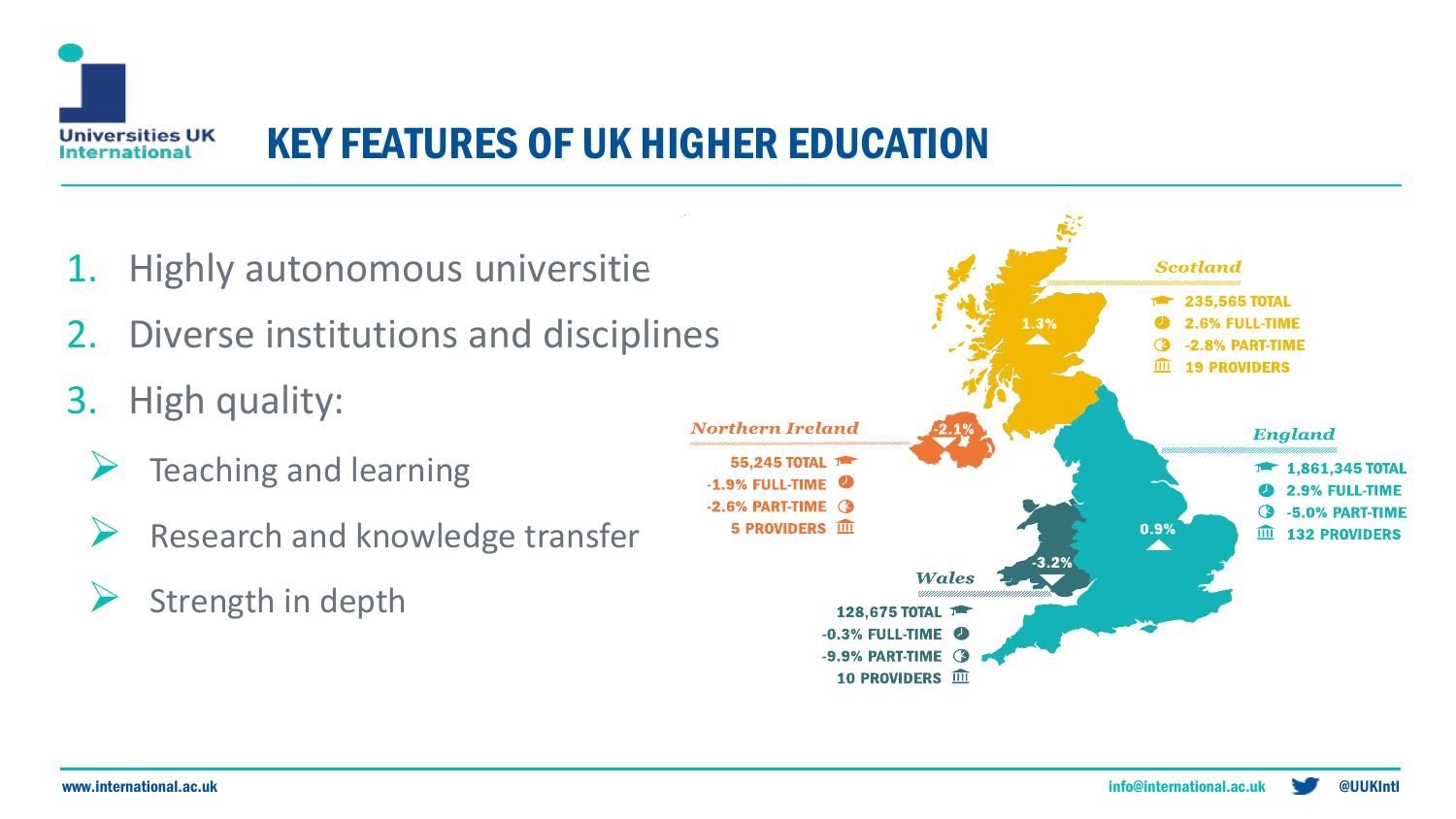

### INTERNATIONAL DIMENSIONS OF UK HE

#### International students make up...



of the total student population.



**Transnational education** 



students are studying for a UK degree overseas.





of all undergraduates.



of all postgraduates.



**Outward student mobility** 



of undergraduate students study work or volunteer overseas as part of their degree.



#### International research collaborations



of all UK publications are the product of international research collaborations.



**International staff** 



of all staff at UK universities are international.

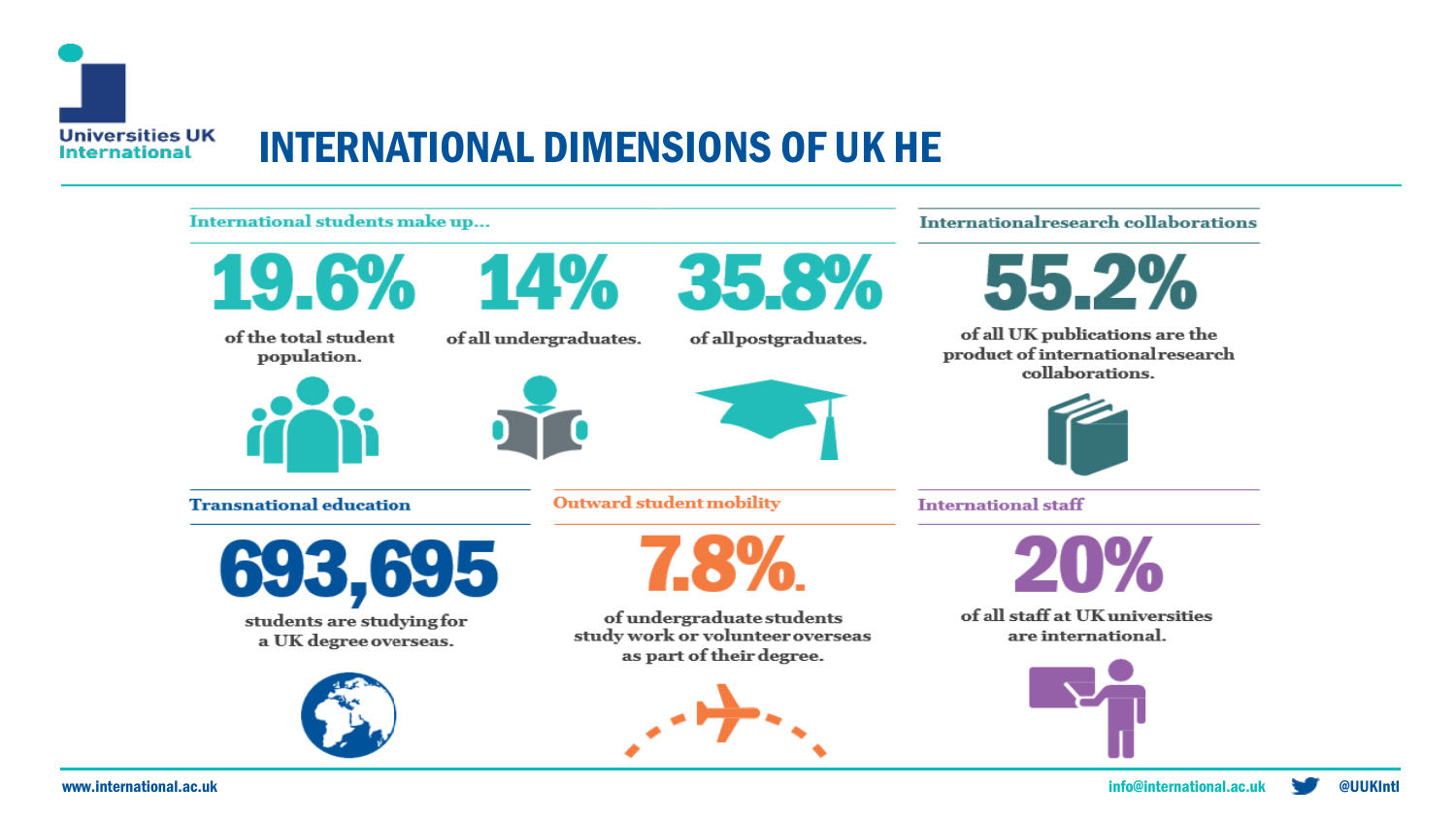

- Partnership-based Combining research, teaching, mobility and engagement
- ➢ **Diversified** International engagement in arts, humanities and social sciences, as well as science, engineering, business and management
- ➢ **Impactful** Responsive to local needs, conditions and skills-gaps, as well as global challenges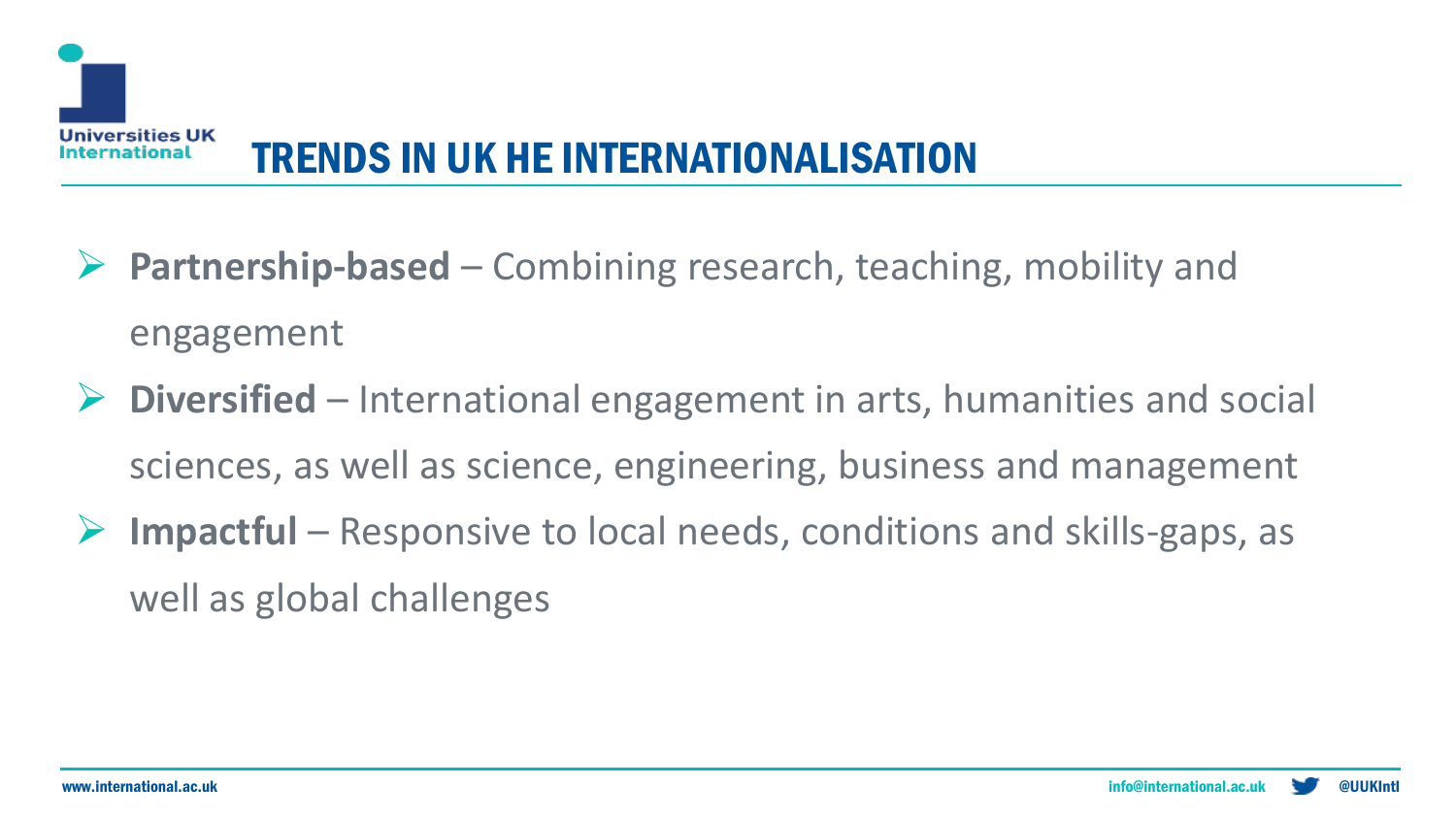### CONTEXTS FOR PARTNERSHIP 1: NATIONAL **Universities UK** INDUSTRIAL STRATEGY **International**



UK Industrial Strategy – Four 'Grand Challenges':

- Artificial Intelligence and data
- Ageing Society
- Clean Growth
- Future of Mobility



Vietnam 'Industry 4.0' Strategy

- Digital economy AI, Big Data, IoT, Cloud Computing
- Application of digital technology to:
	- **Manufacturing**
	- **Communication**
	- **Services**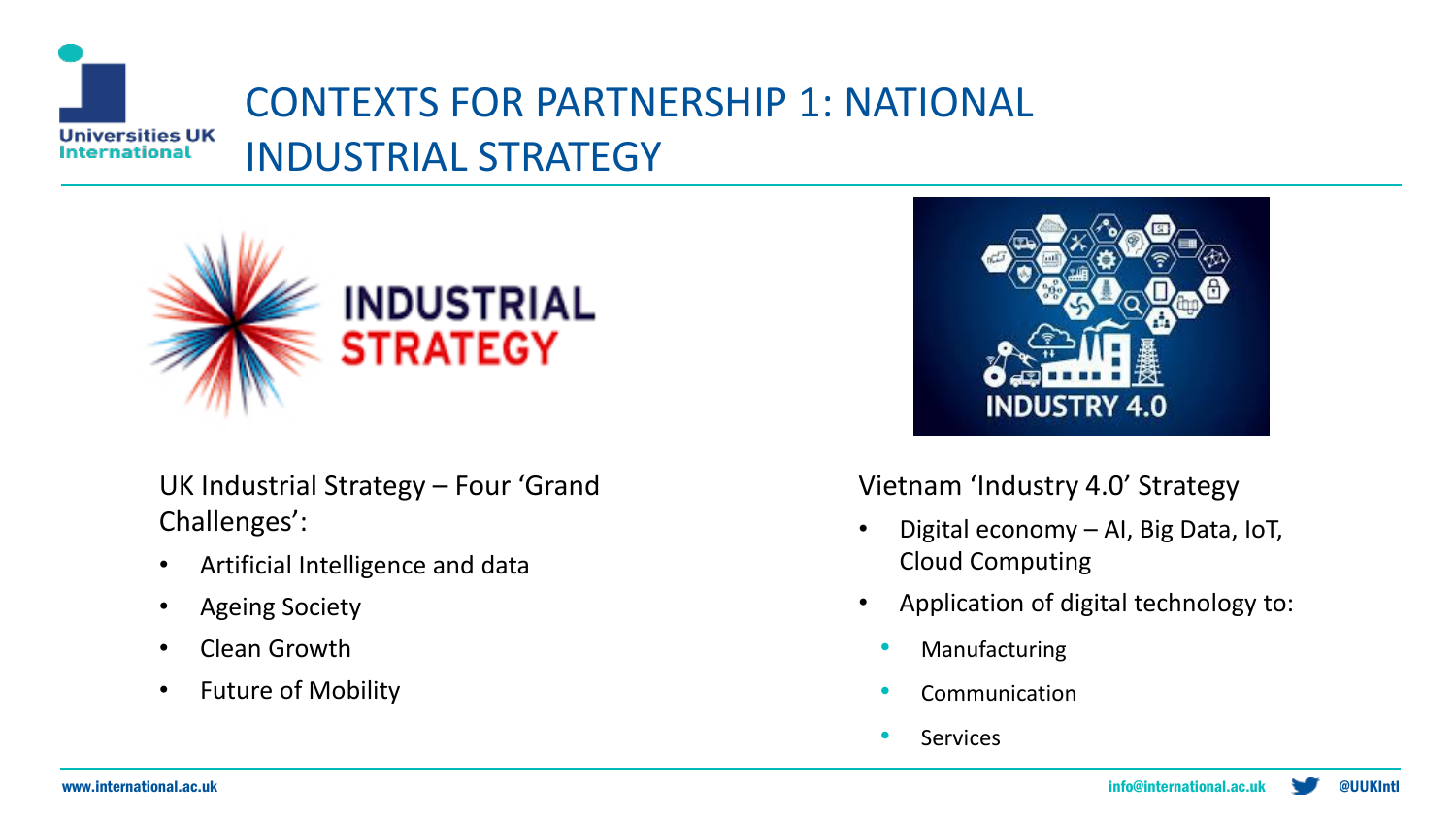





Vietnam skills strategy (World Bank 2014):

- 1. Early childhood development
- 2. Cognitive and behavioural foundations in general education
- 3. Building job-relevant technical skills

AND:

- Quality over quantity.
- Creativity and soft skills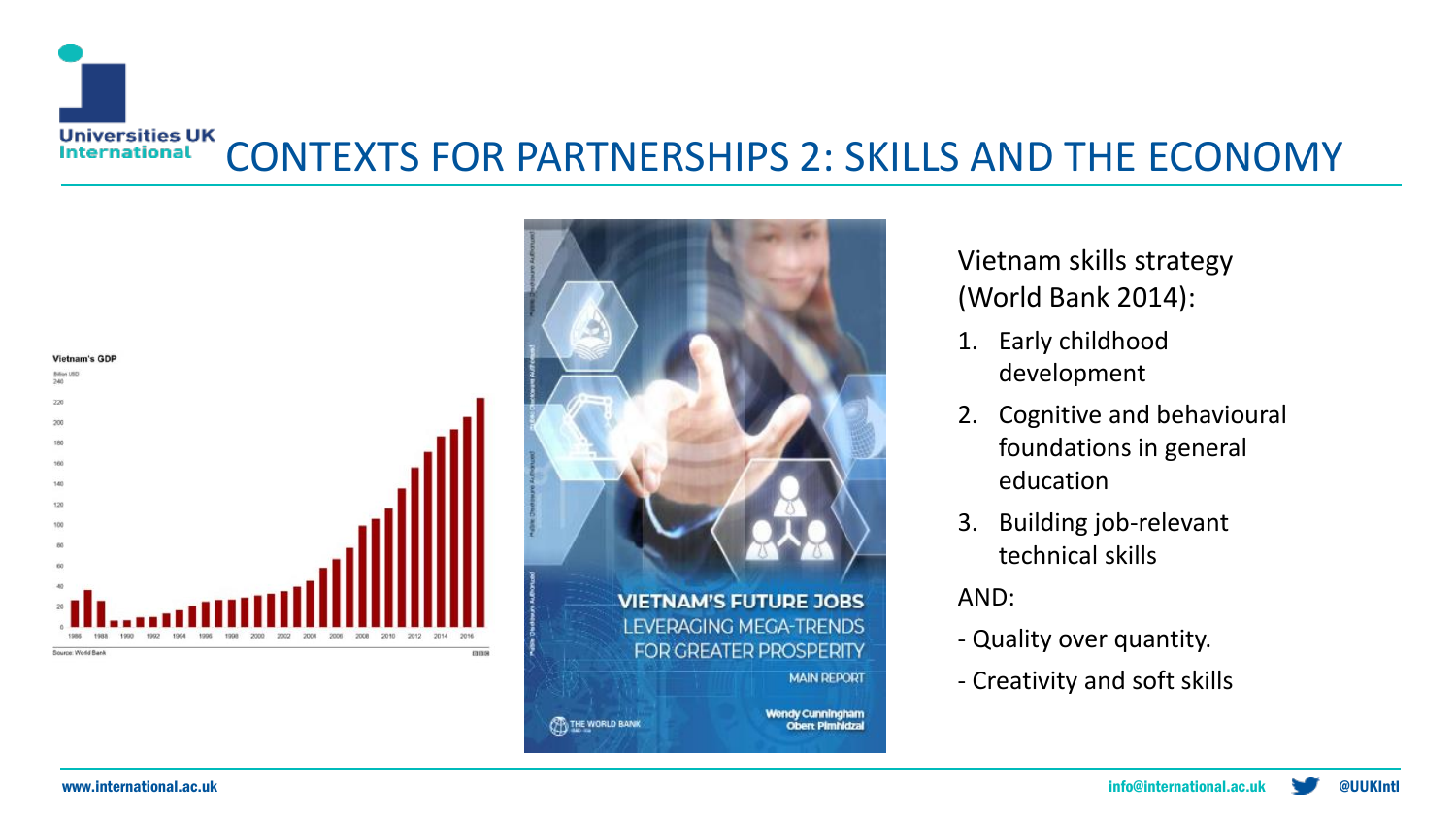

## CONTEXTS FOR PARTNERSHIPS 3: SUSTAINABLE DEVELOPMENT GOALS



### e.g. UKRI GCRF Living Deltes Hub

Newcastle University, with researchers from An Giang University, CRES, VINACOM, VINATOM



e.g. 2nd UK-Vietnam Partnership for Infectious Disease Research – projects launching in 2019 – MRC-MoST

July 2019 – UNESCO Forum for Education for Sustainable Development and Global Citizenship Education, Hanoi



#### **NATIONAL ACTION PLAN**

FOR THE IMPLEMENTATION OF THE 2030 **SUSTAINABLE DEVELOPMENT AGENDA**